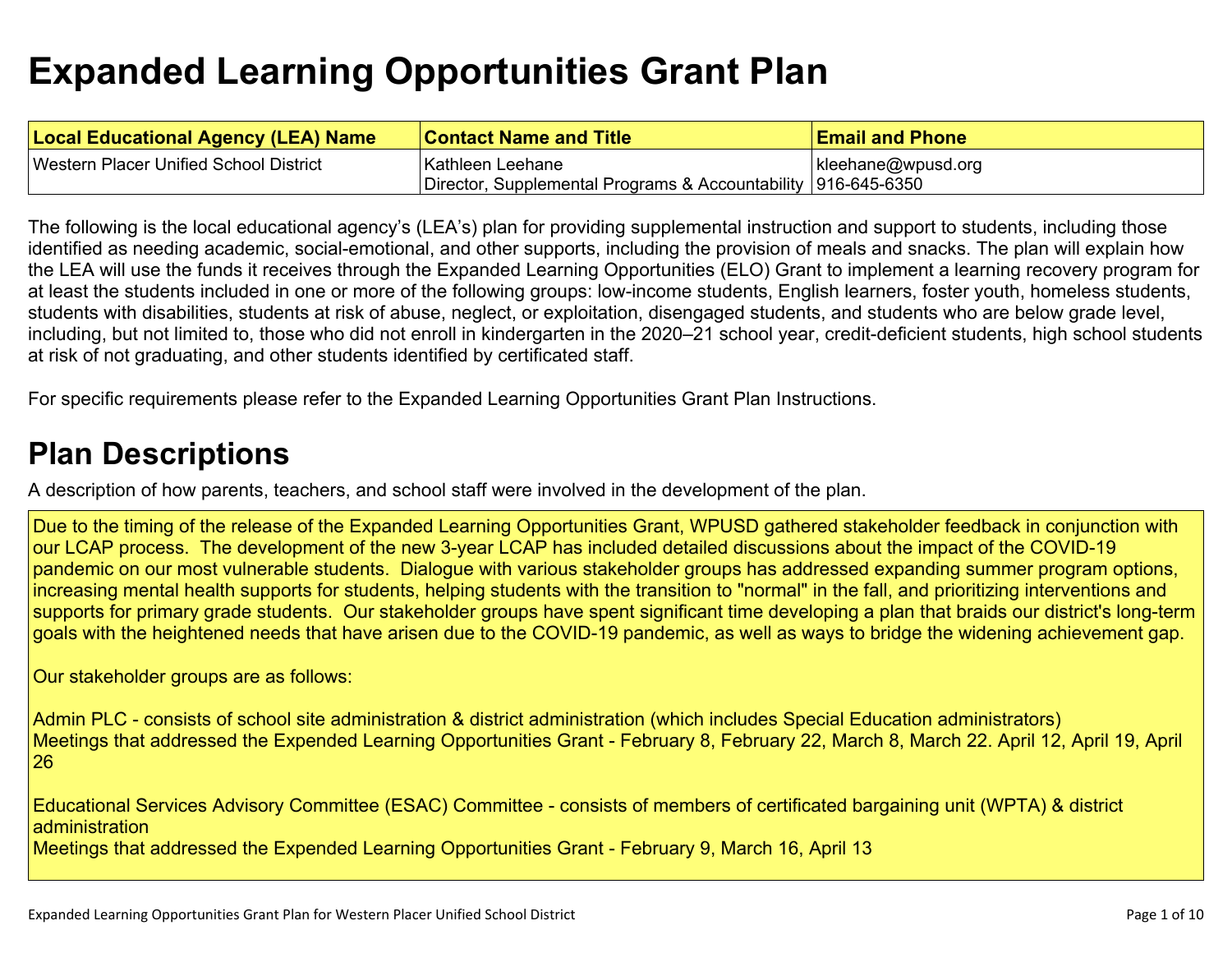LCAP Committee - consists of representatives from classified and certificated administration & classified and certificated bargaining units (CSEA/WPTA)

Meeting that addressed the Expended Learning Opportunities Grant - April 26

District Advisory Committee (DAC) - consists of English-speaking parents Meeting that addressed the Expended Learning Opportunities Grant - March 15

District English Learner Advisory Committee (DELAC) - consists of Spanish-speaking parents, most of whom have students who are English Learners or reclassified students Meeting that addressed the Expended Learning Opportunities Grant - March 22

Additionally, surveys were sent to classified staff, certificated staff, and parents of struggling students to gather feedback on how to best design a summer program that will begin mitigating learning loss. An additional survey was sent to certificated staff to identify professional development needs going forward. The Expanded Learning Opportunity Plan will be presented, in public session, to the school board on May 18th.

A [description](#page-8-2) of how students will be identified and the needs of students will be assessed[.](#page-8-2)

### IDENTIFYING STUDENTS

Students will be identified for support based on one of three categories: engagement (attendance), social-emotional well-being (mental health), and/or academic progress (learning loss). The daily interactions teachers, counselors, and site administrators have with students will play a significant role in identifying students for support. Additionally, students will be recommended for support if their average daily attendance (ADA) falls below 80%. Academic measures, such as iReady diagnostic results, formative/summative assessment results, and grades, will also be used to help identify students in need of intervention. We utilize EduClimber, an interactive online program that combines assessment, social-emotional behavior (SEB), and attendance data into a single system, to streamline this work. Lastly, parents will have the opportunity to self-identify their children for additional support.

Highest priority will be given to students in grades K-2, as initial data indicates learning loss at the primary grades to be highest. Our second highest priority will be addressing credit deficiencies in grades 9-12.

### ASSESSING STUDENTS

Presently, our district MTSS coordinator (a 40% position) is working with site administrators to identify students, based on available data, who will benefit from our expanded summer programs. The MTSS coordinator is also providing intensive support for distance learning students who are struggling with consistently engaging with their teachers.

Our teachers meet weekly, during designated PLC time, to discuss student progress and identify students for additional support. Teachers analyze informal and formal assessment data, including:

• student attendance/engagement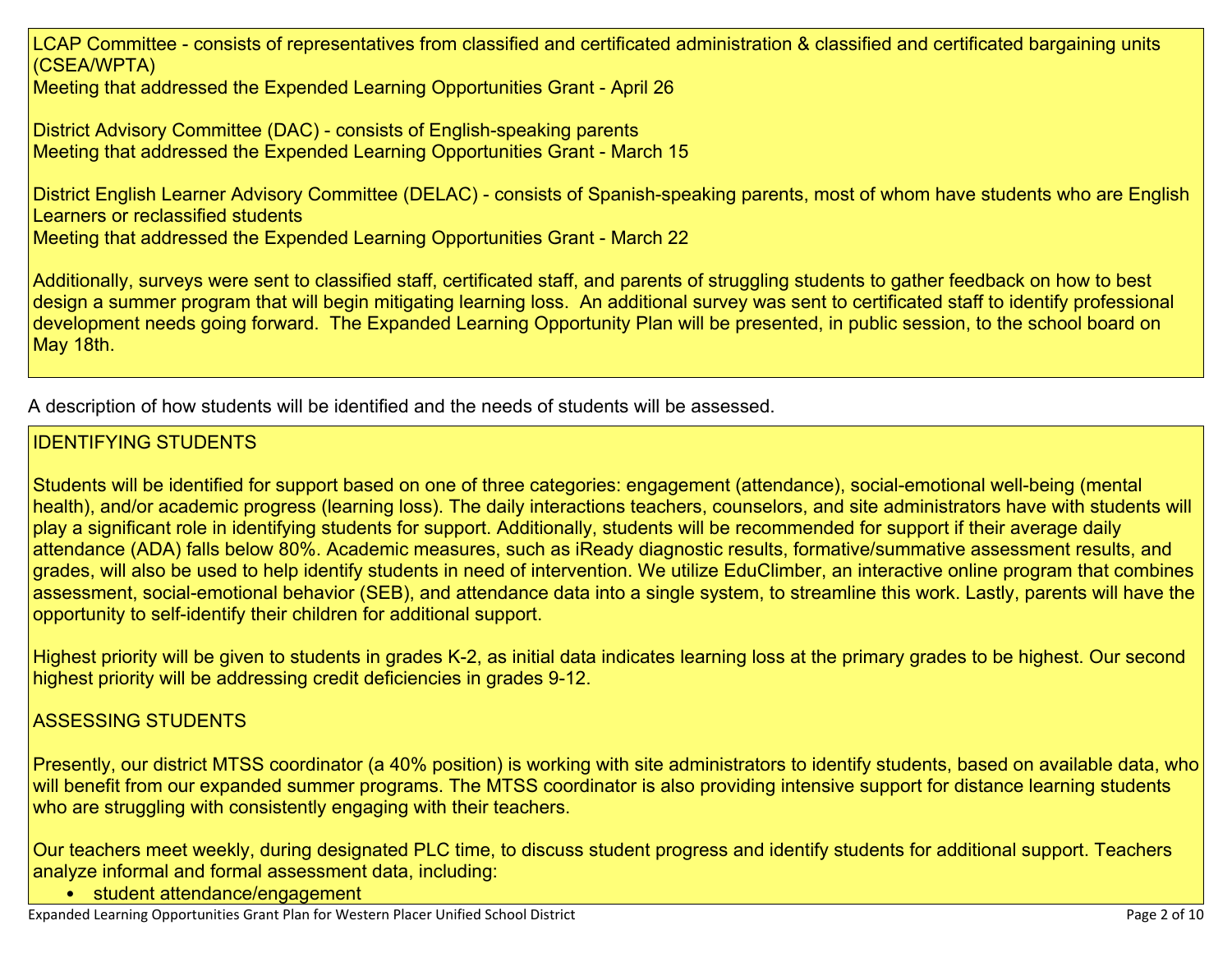- iReady diagnostics (administered 2x/year in grades 3-5; administered 3x/year in grades K-2; administered 2x/year in grades 6-8 at GEMS only)
- unit assessments
- SBAC data (where available)
- benchmark assessments in high school (Math/English)
- student grades
- classroom observations

Going forward, our district MTSS coordinator (expanded to a full time position in 2021-2022) will work with site administrators to form sitebased MTSS teams. Those MTSS teams will work directly with existing site PLCs to regularly monitor student progress and develop intervention plans to meet each student's needs. The school-based MTSS teams will also work with the Ed Services department to develop school-wide systems that make student interventions and supports more consistent and intentional. We will continue to utilize EduClimber to streamline this work.

A description of how parents and guardians of students will be informed of the opportunities for [supplemental](#page-8-3) instruction and support[.](#page-8-3)

We are fortunate to have a full-time district communications coordinator; her role is to use a variety of avenues, from our district communication system (ParentSquare) to social media, to advertise and promote all of our district programs. This includes sharing timely and pertinent information about supplemental instruction and support. Secondly, we have three bilingual (Spanish) parent/school/community liaisons who serve as an additional resource for parents and who often provide follow-up support when general school communications are sent.

Priority for summer school programs will be given to students identified by school staff as needing additional support. Our district's MTSS coordinator is facilitating student recruitment for summer school. Our three summer school coordinators will lead the parent communication effort. Parents/guardians of eligible students will be contacted directly regarding their students' participation in summer school. Should additional space be available in summer school, general communications will be sent via our district communications coordinator to recruit more participants.

Supplemental instruction and support during the school year will be facilitated by site administration, the district's MTSS coordinator, and each site's MTSS team. Based on a variety of factors (i.e. - iReady scores, past attendance, identified skill gaps, teacher observations, and/or state testing results), students may qualify for targeted intervention and support. Once students are identified for services, school MTSS teams will contact parents/guardians to review the proposed services. This parent contact may be in-person (if county health guidelines allow), via email, via phone, or via ParentSquare/Schoology.

A description of the LEA's plan to provide [supplemental](#page-8-4) instruction and support[.](#page-8-4)

Everything we are doing to support students as we transition back to normalcy is an extension of our LCAP. We had a multitude of programs in place prior to the COVID-19 pandemic that were addressing the achievement gap; data showed these programs were starting to close the gap, and they continue to be in place. The COVID-19 pandemic highlighted and prioritized some additional areas of need: improved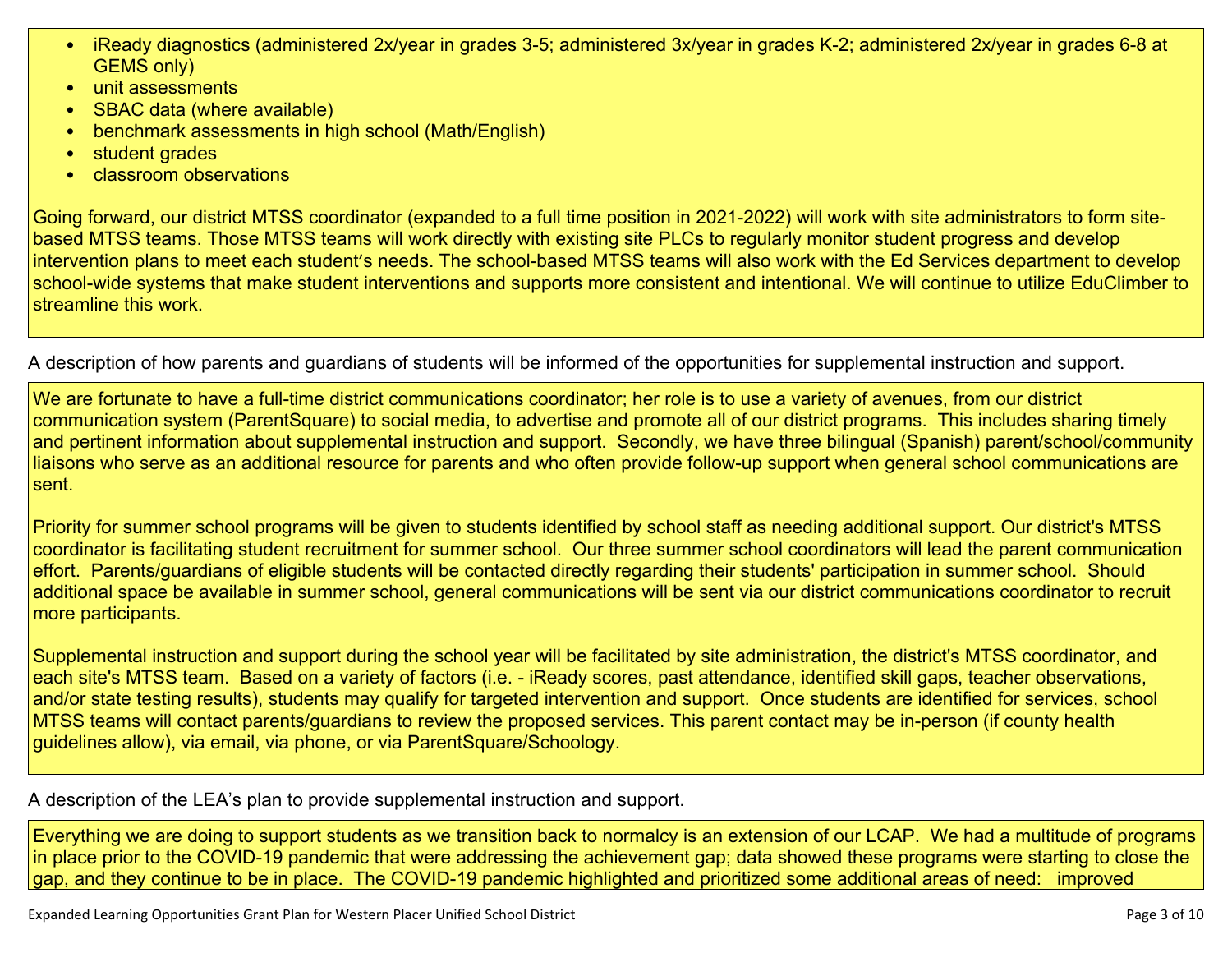technology access, more staff training in educational technology, enhanced mental health support for students and staff, increased intervention supports (particularly at the primary grades), more credit recovery options for high school students, and finding a way to reengage students who disengaged during COVID. We plan to leverage these ELO grant funds to enhance our interventions and supports for the students and staff most impacted by the pandemic.

We plan to use ELO grant funds in the following ways:

EXTENDED LEARNING TIME – increase afterschool tutoring options, offer summer school programs for students identified as needing additional interventions and supports

ACCELERATING STUDENT PROGRESS – utilize assessment programs (i.e. – iReady, Illuminate) to target specific areas of growth and monitor student progress, implement supplemental instructional programs for struggling students (i.e. – Sonday), hire a full-time College/Career Coordinator, and hire two part-time College/Career technicians, fund two full-time middle school counselors

INTEGRATING STUDENT SUPPORTS TO ADDRESS OTHER BARRIERS IN LEARNING – increase Wellness Together contract, increase paraprofessional/ISP support (particularly in primary grades), increase parent/school/community liaison time, support implementation of MTSS teams at all school sites, make district MTSS coordinator a full-time position, hire three additional School Psychologists

COMMUNITY LEARNING HUBS – expand library hours, continue 1:1 device support, install technology infrastructure needed to meet increased demand, hire full-time Library Media Specialist

SUPPORTS FOR CREDIT DEFICIENT STUDENTS – increase staff at continuation high school to support an anticipated increase in enrollment, increase credit recovery sections offered at high school

ADDITIONAL ACADEMIC SERVICES – extend eligibility for transitional kindergarten, expand enrollment in our Independent Study program (ATLAS) to accommodate students who prefer to continue learning virtually

PROFESSIONAL DEVELOPMENT – develop training opportunities that support rebuilding/sustaining school culture, recovering from trauma, MTSS (including the development of common assessments and curriculum maps, to better identify students in need of support), UDL, Youth Development, and Educational Technology, fund full-time Ed Tech Coordinator

# **[Expenditure](#page-9-0) Pla[n](#page-9-0)**

The following table provides the LEA's expenditure plan for how it will use ELO Grant funds to support the supplemental instruction and support strategies being implemented by the LEA.

Expanded Learning Opportunities Grant Plan for Western Placer Unified School District **Page 1 of 10** Page 4 of 10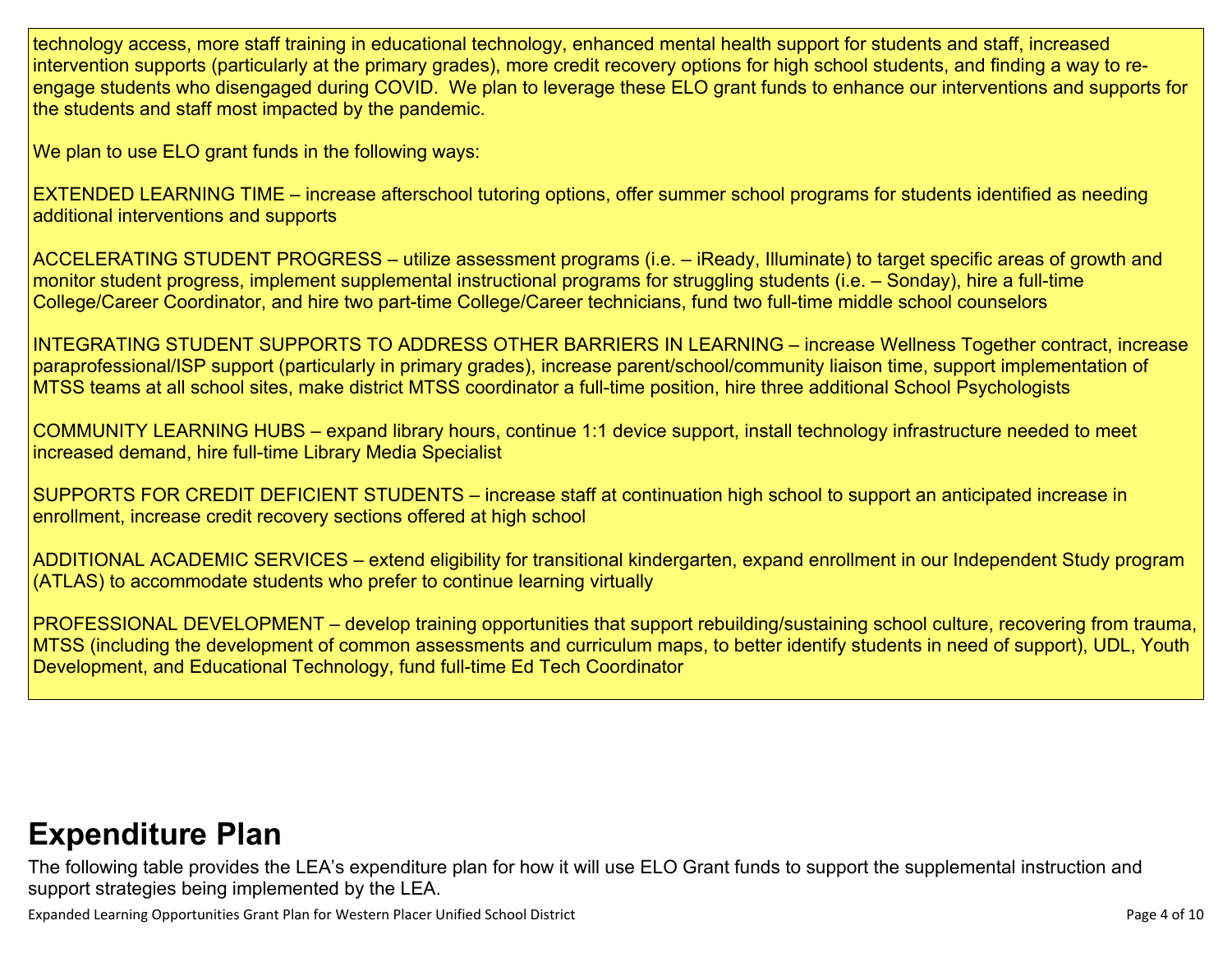| <b>Supplemental Instruction and Support Strategies</b>                                                                                                    | <b>Planned Expenditures</b> | <b>Actual Expenditures</b> |
|-----------------------------------------------------------------------------------------------------------------------------------------------------------|-----------------------------|----------------------------|
| Extending instructional learning time                                                                                                                     | \$390,415.00                |                            |
| Accelerating progress to close learning gaps through the implementation, expansion,<br>or enhancement of learning supports                                | \$618,912.00                |                            |
| Integrated student supports to address other barriers to learning                                                                                         | \$1,630,774.00              |                            |
| Community learning hubs that provide students with access to technology, high-speed<br>internet, and other academic supports                              | \$731,833.00                |                            |
| Supports for credit deficient students to complete graduation or grade promotion<br>requirements and to increase or improve students' college eligibility | \$336,781.00                |                            |
| Additional academic services for students                                                                                                                 | \$408,628.00                |                            |
| Training for school staff on strategies to engage students and families in addressing<br>students' social-emotional health and academic needs             | \$346,362.00                |                            |
| <b>Total Funds to implement the Strategies</b>                                                                                                            | \$4,463,705.00              |                            |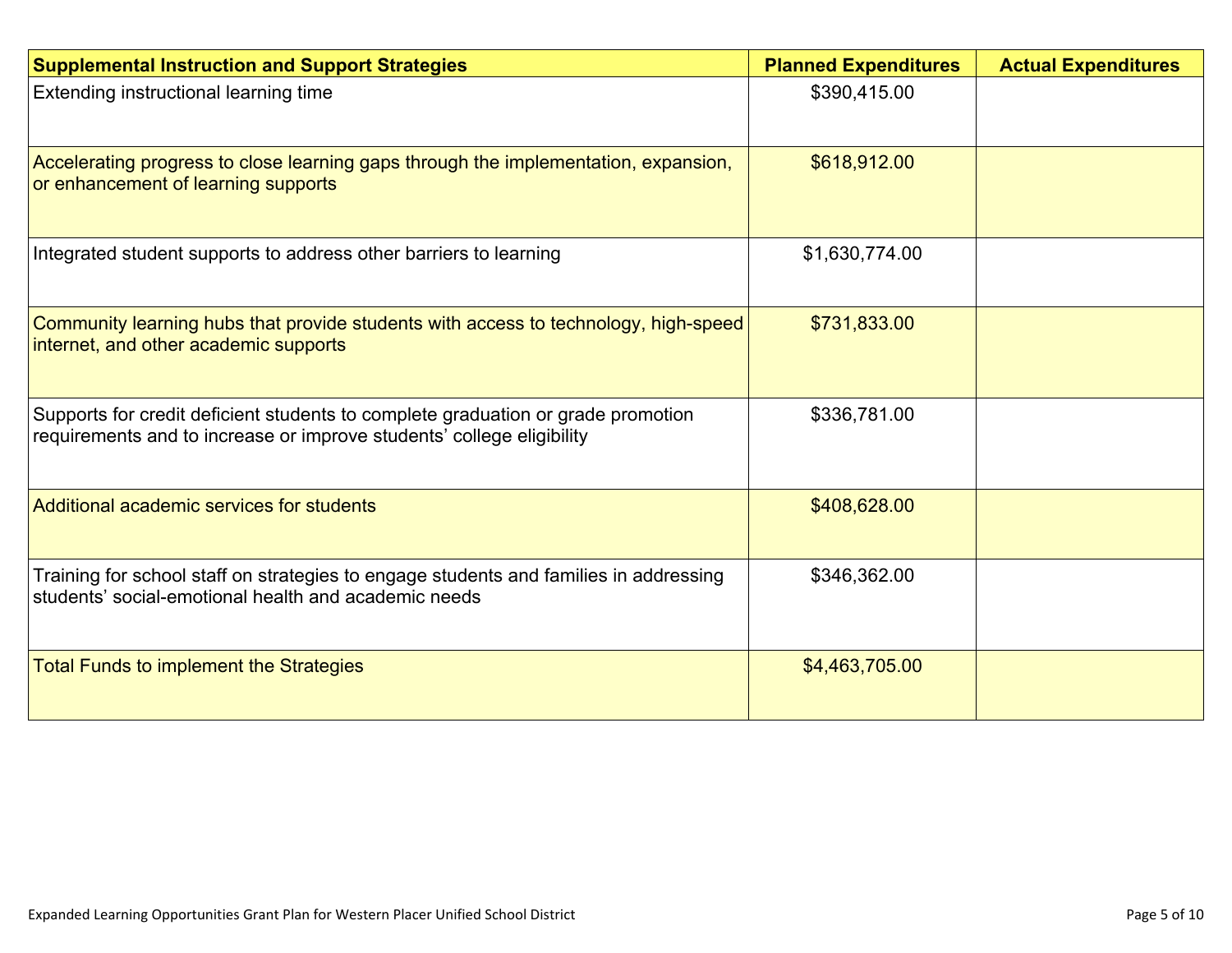A description of how ELO Grant funds are being [coordinated](#page-9-1) with other federal Elementary and Secondary School Emergency Relief Funds [received](#page-9-1) by the LEA.

When developing our ELO Plan, we considered how to leverage all one-time funds received from federal Elementary and Secondary School Emergency Relief, as well as our general operating budget, to ensure that already existing and planned enhanced supports for students and staff could be maintained for as long as possible. All decisions regarding the coordination of funds were made in alignment with our LCAP.

We took funding timelines and allowable expenditures into account and are assigning resources to ensure staff and student safety, access to learning through enhanced technologies, alternative learning opportunities to address varied levels of COVID-related safety concerns of students/parents, accelerated learning supports (during and outside of the normal school day/year) to address student learning loss, mental health services for staff and students, and professional development and training for staff. Additionally, resources are being assigned and leveraged to allow the aforementioned supports and services to be maintained for as long as possible. Although these funds are one-time, with short timelines for use, we believe that the need to mitigate the impact of COVID-19 on students and staff goes beyond the life of these funds and therefore are planning strategically to ensure the supports well outlive the funds.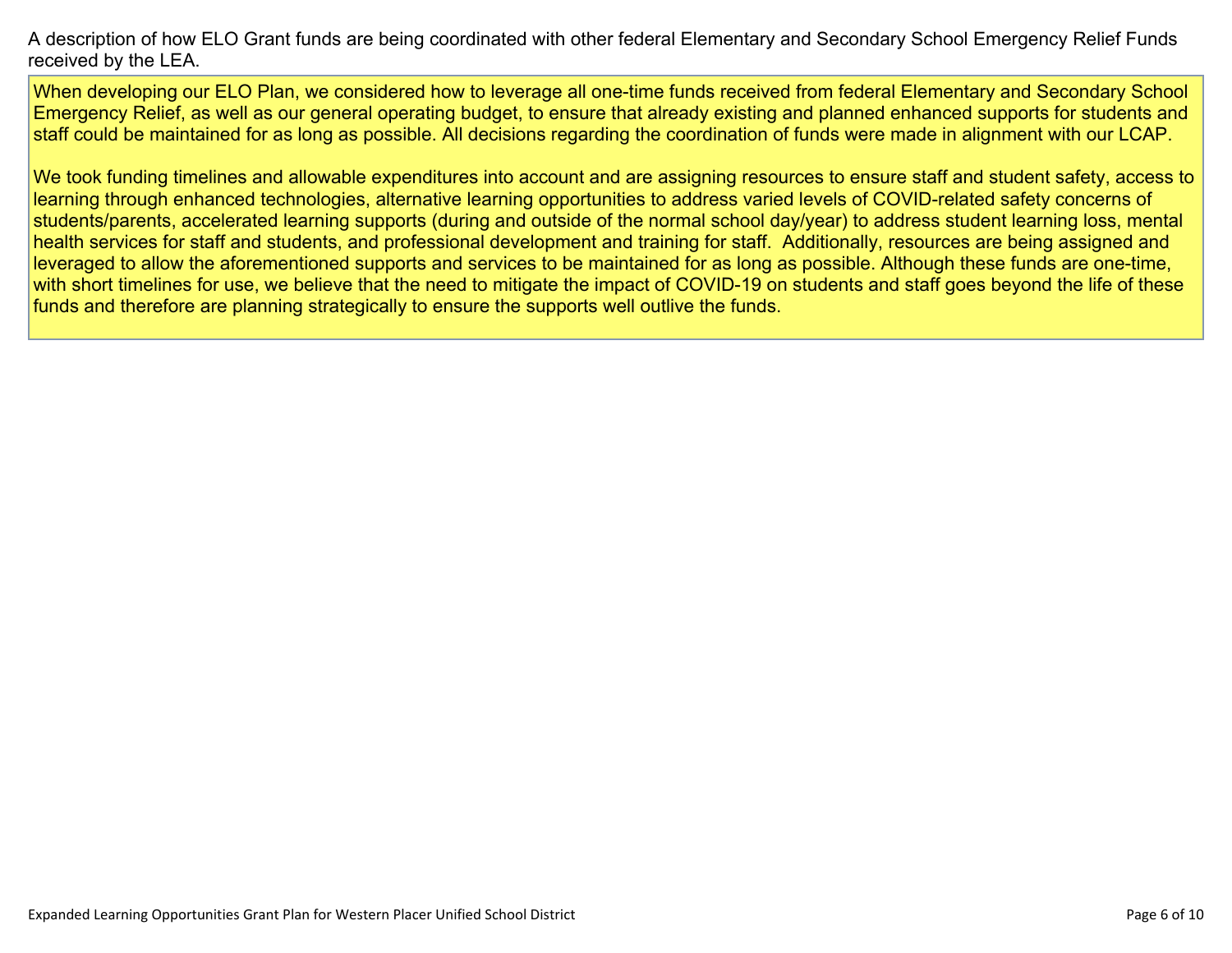### <span id="page-6-0"></span>**Expanded Learning Opportunities Grant Plan Instructions: Introduction**

The Expanded Learning Opportunities Grant Plan must be completed by school districts, county offices of education, or charter schools, collectively referred to as Local Educational Agencies (LEAs), that receive Expanded Learning Opportunities (ELO) Grant funds under California *Education Code* (*EC*) Section 43521(b). The plan must be adopted by the local governing board or body of the LEA at a public meeting on or before June 1, 2021, and must be submitted to the county office of education, the California Department of Education, or the chartering authority within five days of adoption, as applicable. The plan must be updated to include the actual expenditures by December 1, 2022.

For technical assistance related to the completion of the Expanded Learning Opportunities Grant Plan, please contact *[ELOGrants@cde.ca.gov](mailto:ELOGrants@cde.ca.gov).*<mailto:lcff@cde.ca.gov>

# **Instructions: Plan Requirements**

An LEA receiving ELO Grant funds under *EC* Section 43521(b) is required to implement a learning recovery program that, at a minimum, provides supplemental instruction, support for social and emotional well-being, and, to the maximum extent permissible under the guidelines of the United States Department of Agriculture, meals and snacks to, at a minimum, students who are included in one or more of the following groups:

- low-income.
- English learners,
- foster youth,
- homeless students,
- students with disabilities.
- students at risk of abuse, neglect, or exploitation,
- disengaged students, and
- students who are below grade level, including, but not limited to, those who did not enroll in kindergarten in the 2020–21 school year, creditdeficient students, high school students at risk of not graduating, and other students identified by certificated staff.

For purposes of this requirement

- "Supplemental instruction" means the instructional programs provided in addition to and complementary to the LEAs regular instructional programs, including services provided in accordance with an individualized education program (IEP).
- "Support" means interventions provided as a supplement to those regularly provided by the LEA, including services provided in accordance with an IEP, that are designed to meet students' needs for behavioral, social, emotional, and other integrated student supports, in order to enable students to engage in, and benefit from, the supplemental instruction being provided.
- "Students at risk of abuse, neglect, or exploitation" means students who are identified as being at risk of abuse, neglect, or exploitation in a written referral from a legal, medical, or social service agency, or emergency shelter.

*EC* Section 43522(b) identifies the seven supplemental instruction and support strategies listed below as the strategies that may be supported with ELO Grant funds and requires the LEA to use the funding only for any of these purposes. LEAs are not required to implement each supplemental instruction and support strategy; rather LEAs are to work collaboratively with their community partners to identify the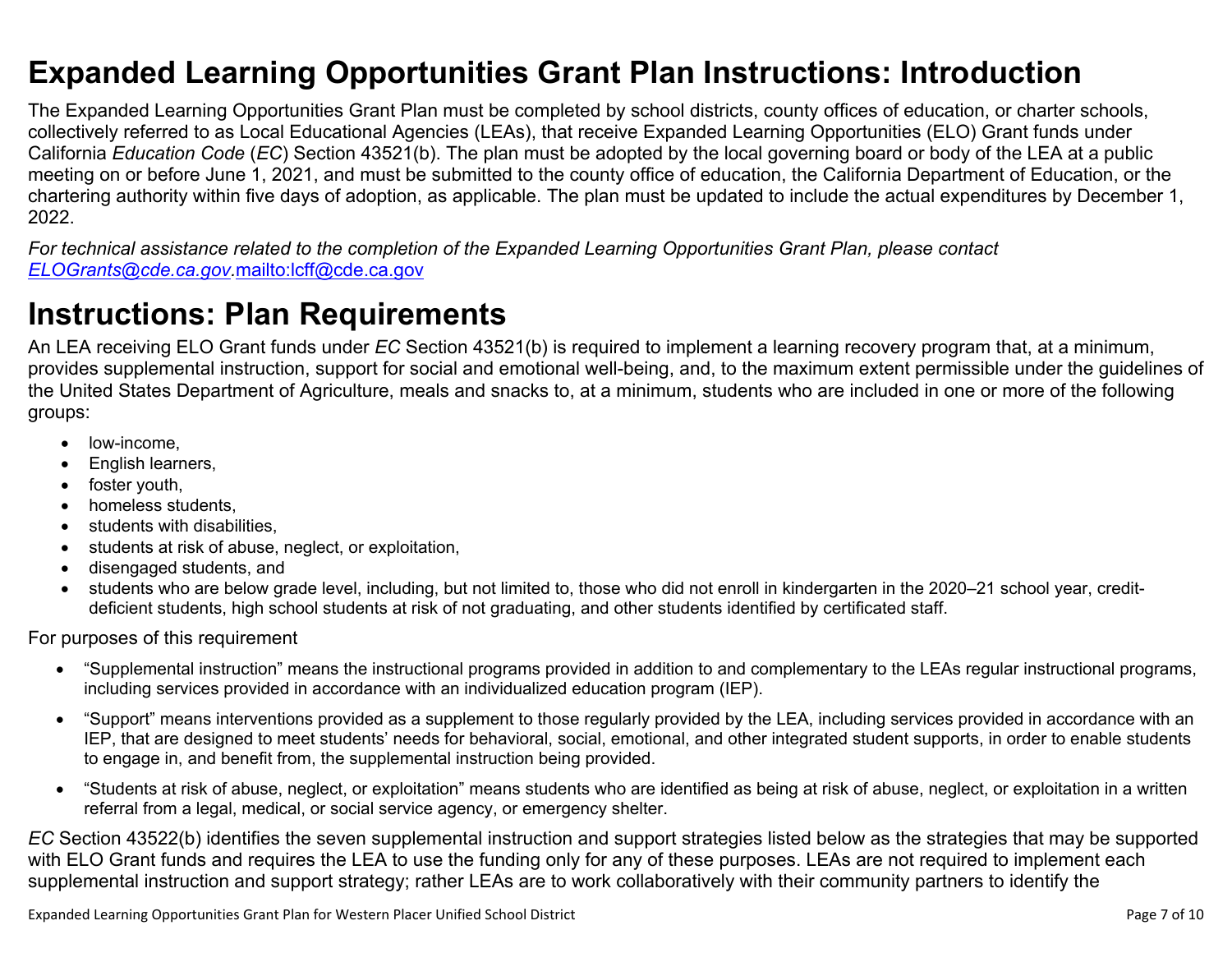supplemental instruction and support strategies that will be implemented. LEAs are encouraged to engage, plan, and collaborate on program operation with community partners and expanded learning programs, and to leverage existing behavioral health partnerships and Medi-Cal billing options in the design and implementation of the supplemental instruction and support strategies being provided (*EC* Section 43522[h]).

The seven supplemental instruction and support strategies are:

- 1. Extending instructional learning time in addition to what is required for the school year by increasing the number of instructional days or minutes provided during the school year, providing summer school or intersessional instructional programs, or taking any other action that increases the amount of instructional time or services provided to students based on their learning needs.
- 2. Accelerating progress to close learning gaps through the implementation, expansion, or enhancement of learning supports including, but not limited to, any of the following:
	- a. Tutoring or other one-on-one or small group learning supports provided by certificated or classified staff.
	- b. Learning recovery programs and materials designed to accelerate student academic proficiency or English language proficiency, or both.
	- c. Educator training, for both certificated and classified staff, in accelerated learning strategies and effectively addressing learning gaps, including training in facilitating quality and engaging learning opportunities for all students.
- 3. Integrated student supports to address other barriers to learning, such as the provision of health, counseling, or mental health services, access to school meal programs, before and after school programs, or programs to address student trauma and social-emotional learning, or referrals for support for family or student needs.
- 4. Community learning hubs that provide students with access to technology, high-speed internet, and other academic supports.
- 5. Supports for credit deficient students to complete graduation or grade promotion requirements and to increase or improve students' college eligibility.
- 6. Additional academic services for students, such as diagnostic, progress monitoring, and benchmark assessments of student learning.
- 7. Training for school staff on strategies, including trauma-informed practices, to engage students and families in addressing students' socialemotional health needs and academic needs.

As a reminder, *EC* Section 43522(g) requires that all services delivered to students with disabilities be delivered in accordance with an applicable IEP.

### **Fiscal Requirements**

The following fiscal requirements are requirements of the ELO grant, but they are not addressed in this plan. Adherence to these requirements will be monitored through the annual audit process.

- The LEA must use at least 85 percent (85%) of its apportionment for expenditures related to providing in-person services in any of the seven purposes described above.
- The LEA must use at least 10 percent (10%) of the funding that is received based on LCFF entitlement to hire paraprofessionals to provide supplemental instruction and support through the duration of this program, with a priority for full-time paraprofessionals. The supplemental instruction and support provided by the paraprofessionals must be prioritized for English learners and students with disabilities. Funds expended to hire paraprofessionals count towards the LEAs requirement to spend at least 85% of its apportionment to provide in-person services.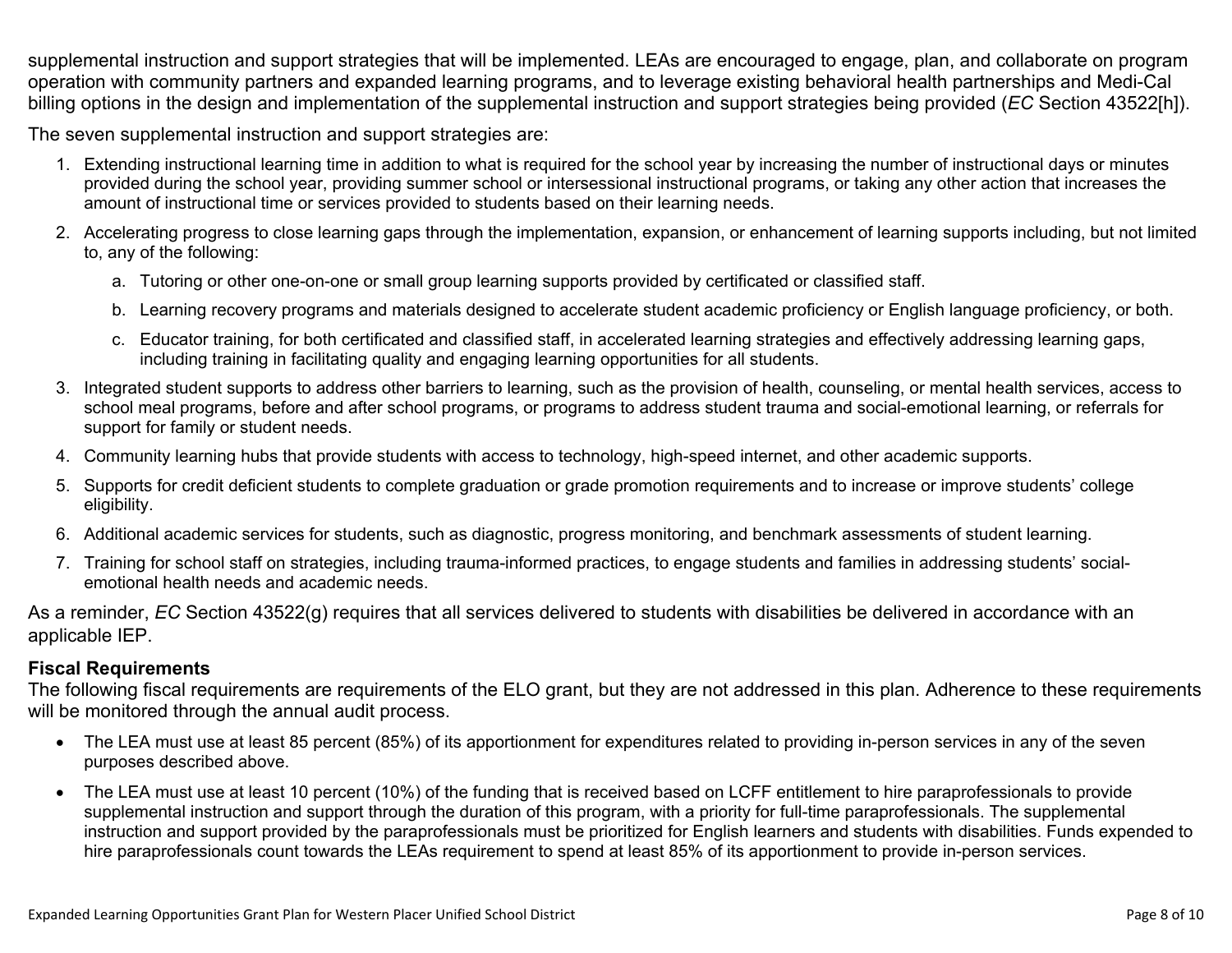<span id="page-8-0"></span> An LEA may use up to 15 percent (15%) of its apportionment to increase or improve services for students participating in distance learning or to support activities intended to prepare the LEA for in-person instruction, before in-person instructional services are offered.

# **Instructions: Plan Descriptions**

Descriptions provided should include sufficient detail yet be sufficiently succinct to promote a broad understanding among the LEA's local community.

### <span id="page-8-1"></span>**A description of how parents, teachers, and school staff were involved in the development of the plan**

Describe the process used by the LEA to involve, at a minimum, parents, teachers, and school staff in the development of the Expanded Learning Opportunities Grant Plan, including how the LEA and its community identified the seven supplemental instruction and support strategies that will be implemented. LEAs are encouraged to engage with community partners, expanded learning programs, and existing behavioral health partnerships in the design of the plan.

### <span id="page-8-2"></span>A description of how parents and guardians of students will be informed of the opportunities for supplemental instruction and **support.**

Describe the LEA's plan for informing the parents and guardians of students identified as needing supplemental instruction and support of the availability of these opportunities, including an explanation of how the LEA will provide this information in the parents' and guardians' primary languages, as applicable.

### <span id="page-8-3"></span>**A description of how students will be identified and the needs of students will be assessed**

Describe the LEA's plan for identifying students in need of academic, social-emotional, and other integrated student supports, including the LEA's plan for assessing the needs of those students on a regular basis. The LEA's plan for assessing the academic needs of its students may include the use of diagnostic and formative assessments.

As noted above in the Plan Requirements, "other integrated student supports" are any supports intended to address barriers to learning, such as the provision of health, counseling, or mental health services, access to school meal programs, before and after school programs, or programs to address student trauma and social-emotional learning, or referrals for support for family or student needs.

### <span id="page-8-4"></span>**A description of the LEA's plan to provide supplemental instruction and support**

Describe the LEA's plan for how it will provide supplemental instruction and support to identified students in the seven strategy areas defined in the Plan Requirements section. As a reminder, the LEA is not required to implement each of the seven strategies; rather the LEA will to work collaboratively with its community to identify the strategies that will be implemented. The plan must include a description of how supplemental instruction and support will be provided in a tiered framework that bases universal, targeted, and intensive supports on students' needs for academic, social-emotional, and other integrated student supports. The plan must also include a description of how the services will be provided through a program of engaging learning experiences in a positive school climate.

As a reminder, *EC* Section 43522(g) requires that all services delivered to students with disabilities be delivered in accordance with an applicable individualized education program. Additionally, LEAs are encouraged to collaborate with community partners and expanded learning programs, and to leverage existing behavioral health partnerships and Medi-Cal billing options in the implementation of, this plan (*EC* Section 43522[h]).